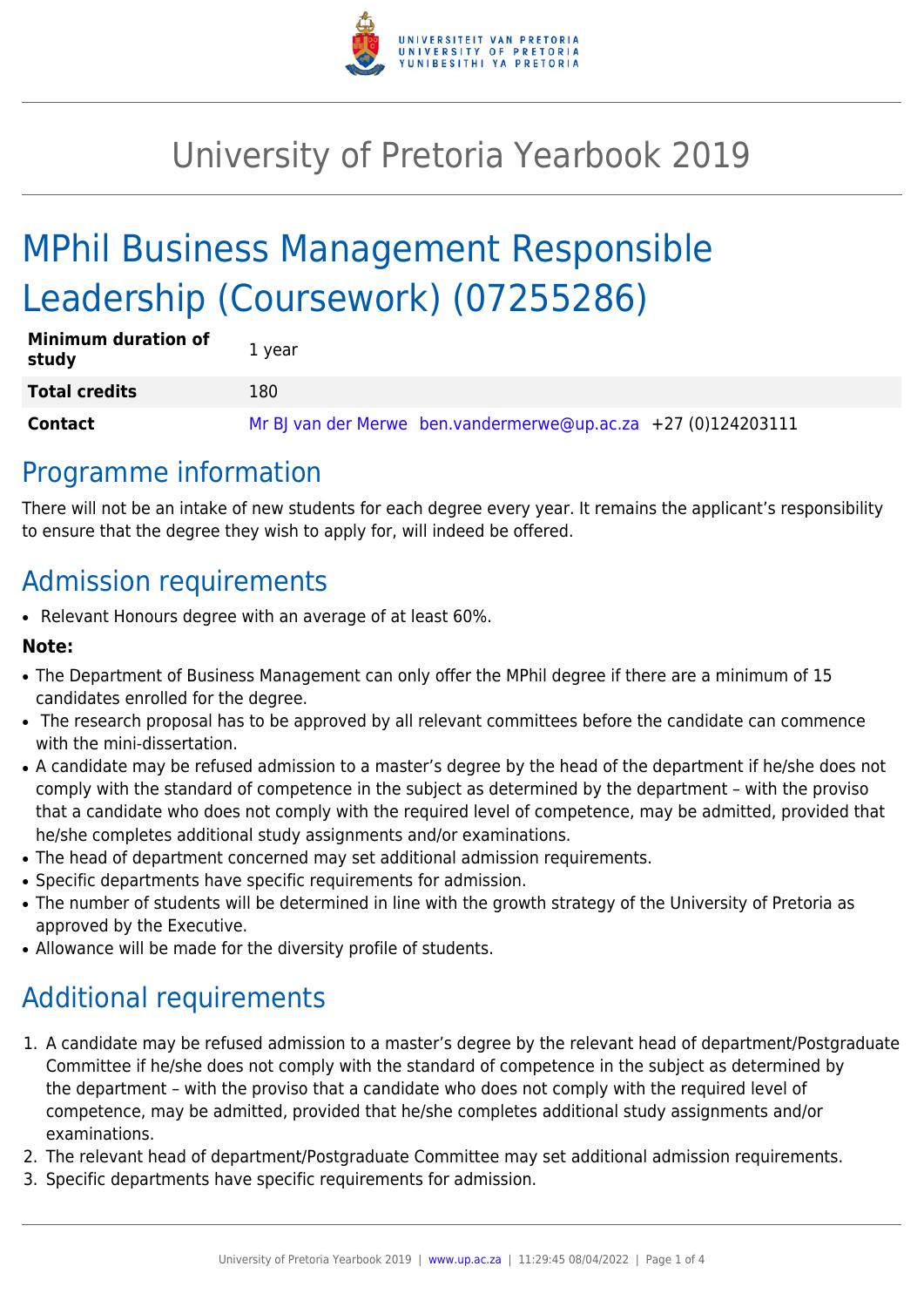

- 4. The number of students will be determined in line with the growth strategy of the University of Pretoria as approved by the Executive.
- 5. Allowance will be made for the diversity profile of students.

## Examinations and pass requirements

The pass mark for both a dissertation and a mini-dissertation is 50%. The provisions regarding pass requirements for dissertations, contained in General Regulation G.12.2, apply mutatis mutandis to minidissertations. A pass mark of at least 50% is required in the examination of each module.

## Research information

## **Dissertations/mini-dissertations, curricula and modules**

- 1. The degree programme requires that a dissertation/mini-dissertation must be submitted in a field of study chosen from the fields covered for the honours degree, provided that the Dean may, on the recommendation of the relevant head of department/Postgraduate Committee, approve the replacement of the required dissertation by the successful completion of a prescribed number of module credits and a minidissertation/research article.
- 2. Information on modules, credits and syllabi is available, on request, from the relevant head of department/Postgraduate Committee.
- 3. A module in Research Methodology is compulsory in all programmes. The Dean may, on the recommendation of the relevant head of department/Postgraduate Committee, waive the prerequisites.
- 4. Sufficient number of bound copies of the dissertation/mini-dissertation must be submitted to the Head: Student Administration for examination, after permission is granted by the supervisor.

### **Article for publication**

The Dean may require, before or on submission of a dissertation/mini-dissertation, the submission of a draft article for publication to the supervisor. The draft article should be based on the research that the student has conducted for the dissertation/mini-dissertation and be approved by the supervisor concerned. The supervisor should then have the opportunity to take the paper through all the processes of revision and resubmission as may be necessary and/or appropriate in order to achieve publication.

### **Submission of dissertation/mini-dissertation**

A dissertation/mini-dissertation is submitted to the Head: Student Administration/departmental Postgraduate Office, before the closing date for the various graduation ceremonies as announced annually.

For examination purposes, a student must, in consultation with the supervisor, submit a sufficient number of bound copies and/or e-copies of the dissertation/mini-dissertation, printed on good quality paper and of good letter quality, to the Head: Student Administration/departmental Postgraduate Office. Permission to submit the dissertation/mini-dissertation in unbound form may be obtained from the supervisor concerned on condition that a copy of the final approved dissertation/mini-dissertation is presented to the examiners in bound format or electronic format.

In addition to the copies already mentioned, each successful student must submit a bound paper copy as well as two electronic copies of the approved dissertation/mini-dissertation to the Head: Student

Administration/departmental Postgraduate Office in the format specified by the faculty and in accordance with the minimum standards set by the Department of Library Services, before 15 February for the Autumn graduation ceremonies and before 15 July for the Spring graduation ceremonies, failing which the degree will only be conferred during a subsequent series of graduation ceremonies.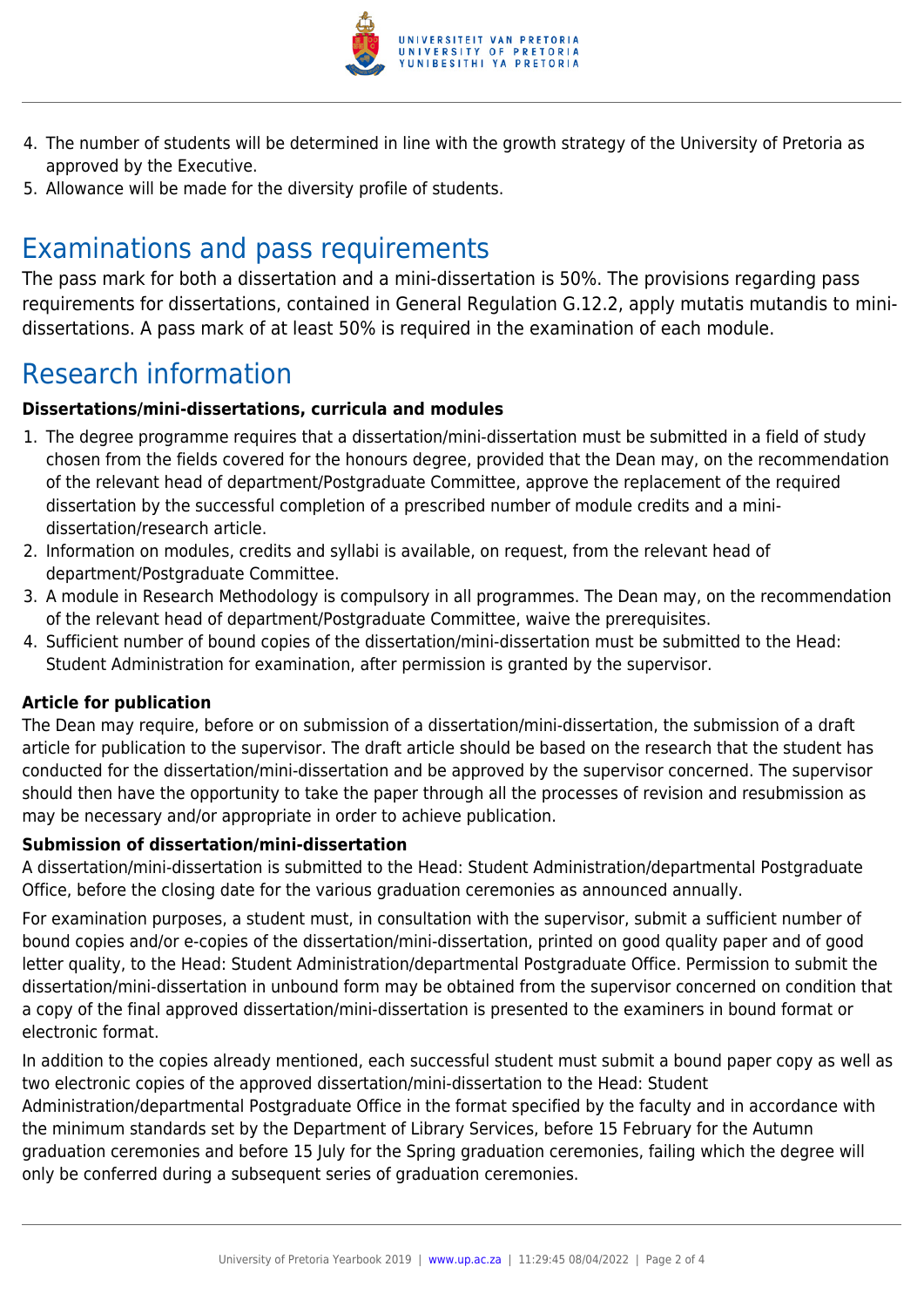

## Curriculum: Final year

**Minimum credits: 180**

## **Core modules**

## **Research methodology 804 (NME 804)**

| No prerequisites.<br><b>Prerequisites</b><br><b>Contact time</b><br>1 lecture per week<br>Module is presented in English<br><b>Language of tuition</b> |
|--------------------------------------------------------------------------------------------------------------------------------------------------------|
|                                                                                                                                                        |
|                                                                                                                                                        |
|                                                                                                                                                        |
| <b>Department</b><br><b>Business Management</b>                                                                                                        |
| <b>Period of presentation</b><br>Semester 1                                                                                                            |

#### **Module content**

Strong emphasis on market research, quantification of the market but also a basis for academic publications and a doctorate.

## **Strategy and leadership 811 (OBS 811)**

| <b>Module credits</b>         | 20.00                          |
|-------------------------------|--------------------------------|
| <b>Prerequisites</b>          | OBS 320 or equivalent          |
| <b>Contact time</b>           | 1 lecture per week             |
| <b>Language of tuition</b>    | Module is presented in English |
| <b>Department</b>             | <b>Business Management</b>     |
| <b>Period of presentation</b> | Semester 1 or Semester 2       |

### **Module content**

Key concepts and principles of strategy, generic strategies, specific strategies, strategy practices, Formulation, Implementation and measurement of strategy, Environmental (Context) analysis and internal resource analysis. Basic concepts of leadership, styles and approaches to leadership with relevance to strategy of the business. Current trends in leadership research. Responsible leadership thinking and application.

## **Responsible leadership 819 (OBS 819)**

| 25.00                          |
|--------------------------------|
| No prerequisites.              |
| 1 lecture per week             |
| Module is presented in English |
| <b>Business Management</b>     |
| Semester 2                     |
|                                |